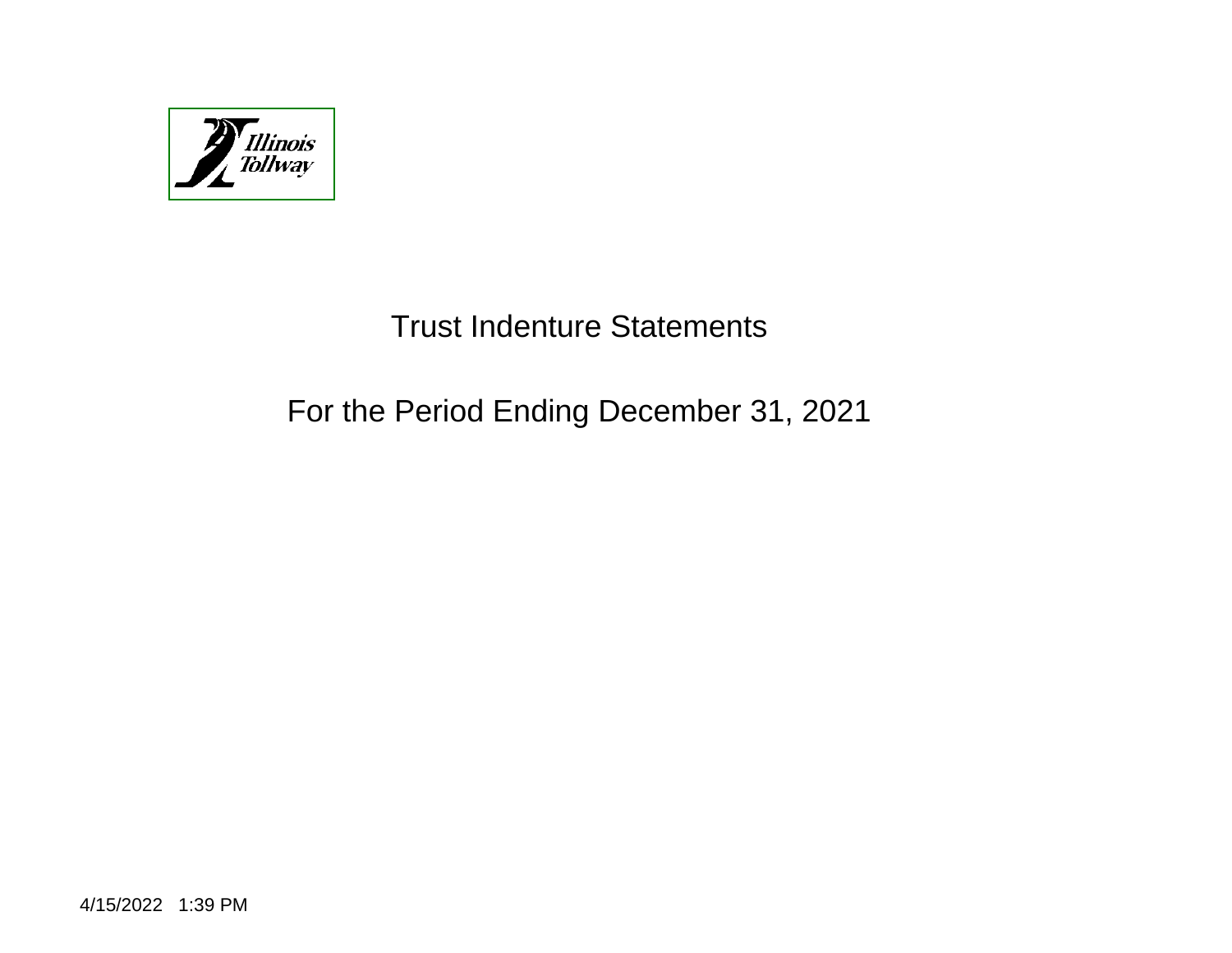# **The Illinois State Toll Highway Authority Comparative Operating Revenue - Trust Indenture (Preliminary & Unaudited) For the Periods Ended December 31, 2021 and December 31, 2020 \$'s In Thousands**

|                                |                           |            |                           |            | Percentage |
|--------------------------------|---------------------------|------------|---------------------------|------------|------------|
| <b>Quarterly Information</b>   |                           |            |                           |            | Increase/  |
|                                |                           | 12/31/2021 |                           | 12/31/2020 | (Decrease) |
| <b>Total Revenue</b>           | $\boldsymbol{\mathsf{S}}$ | 355,380    | \$                        | 339,415    | 4.70%      |
| <b>Total Operating Expense</b> | \$                        | 88,701     | \$                        | 107,326    | $-17.35%$  |
| Net Revenue                    | \$                        | 266,679    | \$                        | 232,089    | 14.90%     |
| <b>Transactions</b>            |                           | 241,046    |                           | 204,314    | 17.98%     |
|                                |                           |            |                           |            |            |
| <b>YTD</b> information         |                           |            |                           |            | Percentage |
|                                |                           |            |                           |            | Increase/  |
|                                |                           | 12/31/2021 |                           | 12/31/2020 | (Decrease) |
| <b>Total Revenue</b>           | $\boldsymbol{\mathsf{S}}$ | 1,463,790  | \$                        | 1,282,540  | 14.13%     |
| <b>Total Operating Expense</b> | \$                        | 371,118    | $\boldsymbol{\mathsf{S}}$ | 360,203    | 3.03%      |
| Net Revenue                    | \$                        | 1,092,672  | \$                        | 922,337    | 18.47%     |
| <b>Transactions</b>            |                           | 936,595    |                           | 806,650    | 16.11%     |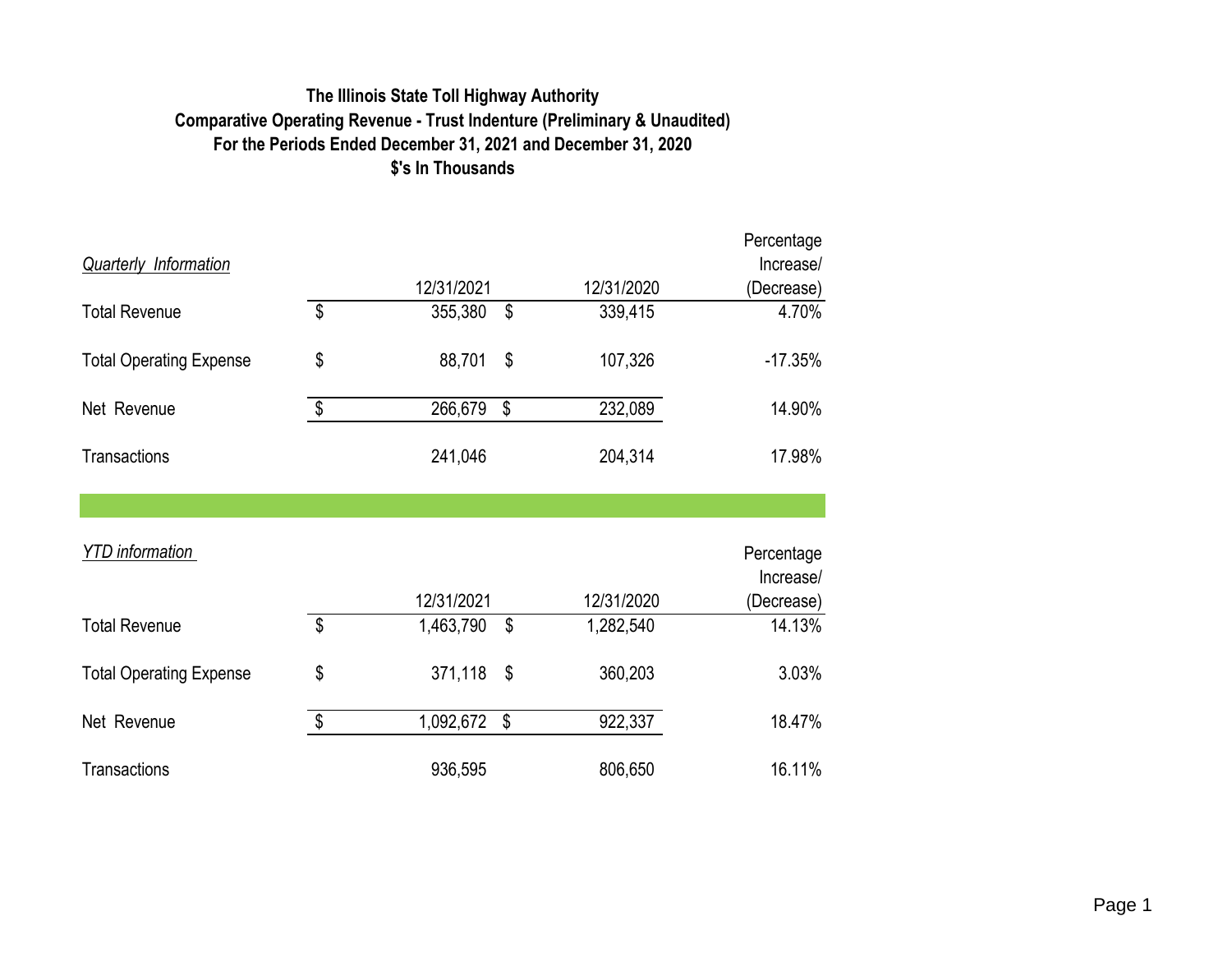### **THE ILLINOIS STATE TOLL HIGHWAY AUTHORITY STATEMENT OF CHANGES IN FUND BALANCE - REVENUE FUND FOR THE TWELVE MONTHS ENDED DECEMBER 31, 2021**

÷

|                                                    |                     |                 |                                   |                     |                     | <b>PRELIMINARY</b>             |                   | <b>UNAUDITED</b>    |
|----------------------------------------------------|---------------------|-----------------|-----------------------------------|---------------------|---------------------|--------------------------------|-------------------|---------------------|
|                                                    |                     |                 |                                   | <b>Revenue Fund</b> |                     |                                |                   |                     |
|                                                    |                     |                 | <b>Maintenance and Operations</b> |                     |                     |                                |                   |                     |
|                                                    | (6)                 | Operating       | <b>Operating Reserve</b>          | (4)                 | (3)                 | Renewal and                    |                   | <b>Total</b>        |
|                                                    | Revenue             | Sub Account     | Sub Account                       | <b>Debt Service</b> | <b>Debt Reserve</b> | Replacement                    | Improvement       | <b>Revenue Fund</b> |
| <b>REVENUES</b>                                    |                     |                 |                                   |                     |                     |                                |                   |                     |
| <b>Toll Revenue</b>                                | $$1,292,369,818$ \$ |                 | \$                                | \$                  | \$                  | \$<br>$\overline{\phantom{a}}$ | $\mathfrak s$     | \$1,292,369,818     |
| Toll Evasion Recovery-Net                          | 147,047,083         |                 |                                   |                     |                     |                                |                   | 147,047,083         |
| Concessions                                        | 1,428,418           |                 |                                   |                     |                     |                                |                   | 1,428,418           |
| Investment Income                                  | 97,586              |                 |                                   | 13,587              | 2,118,104           | 22,348                         | 104,146           | 2,355,771           |
| Miscellaneous                                      | 20,575,673          |                 |                                   |                     |                     |                                |                   | 20,575,673          |
| <b>Transfer of Revenues</b>                        | (1,407,579,232)     | 372,141,623     |                                   | 456,108,541         |                     | 228,000,000                    | 351,329,068       |                     |
| Allocation of Last 14 Days of Revenue              | (45, 245, 842)      |                 |                                   |                     |                     |                                | 45,245,842        |                     |
| <b>Total Revenues</b>                              | 8,693,504           | 372,141,623     | $\sim$                            | 456,122,128.00      | 2,118,104           | 228,022,348                    | 396,679,056       | 1,463,776,763       |
|                                                    |                     |                 |                                   |                     |                     |                                |                   |                     |
| <b>OPERATING EXPENSES:</b>                         |                     |                 |                                   |                     |                     |                                |                   |                     |
| Administration                                     |                     | 4,958,043       |                                   |                     |                     |                                |                   | 4,958,043           |
| Legal (Chief Counsel)                              |                     | 1,674,442       |                                   |                     |                     |                                |                   | 1,674,442           |
| Communications                                     |                     | 1,314,190       |                                   |                     |                     |                                |                   | 1,314,190           |
| Diversity & Strategic Development                  |                     | 4,674,125       |                                   |                     |                     |                                |                   | 4,674,125           |
| Engineering (Includes Planning)                    |                     | 69,650,300      |                                   |                     |                     |                                |                   | 69,650,300          |
| <b>Executive/Directors</b>                         |                     | 2,592,169       |                                   |                     |                     |                                |                   | 2,592,169           |
| <b>Business Systems (Electronic Tolling)</b>       |                     | 21,272,247      |                                   |                     |                     |                                |                   | 21,272,247          |
| Finance (Includes Insurance & Risk Mgm             |                     | 87,002,277      |                                   |                     |                     |                                |                   | 87,002,277          |
| <b>Information Technology</b>                      |                     | 25,024,989      |                                   |                     |                     |                                |                   | 25,024,989          |
| Inspector General (Includes Internal Audit         |                     | 2,119,624       |                                   |                     |                     |                                |                   | 2,119,624           |
| <b>Toll Operations</b>                             |                     | 72,363,125      |                                   |                     |                     |                                |                   | 72,363,125          |
| <b>State Police</b>                                |                     | 39,078,088      |                                   |                     |                     |                                |                   | 39,078,088          |
| Procurement                                        |                     | 3,854,902       |                                   |                     |                     |                                |                   | 3,854,902           |
| Facility and Fleet                                 |                     | 35,539,030      |                                   |                     |                     |                                |                   | 35,539,030          |
| <b>Total Departmental Expenses</b>                 | $\overline{a}$      | 371,117,551     | $\overline{\phantom{a}}$          |                     | $\overline{a}$      |                                | $\blacksquare$    | 371,117,551         |
| <b>Net Revenues</b>                                |                     |                 |                                   |                     |                     |                                |                   | 1,092,659,212       |
| <b>OTHER DECREASES:</b>                            |                     |                 |                                   |                     |                     |                                |                   |                     |
| Capital Expenditures <sup>(1)</sup>                |                     |                 |                                   |                     |                     | 263,921,389                    | 975,400,044       | 1,239,321,433       |
| Capital Exp Reimb by Bond Proceeds                 |                     |                 |                                   |                     |                     |                                | (675, 256, 144)   | (675, 256, 144)     |
| <b>Bond Principal Payments</b>                     |                     |                 |                                   | 136,505,000         |                     |                                |                   | 136,505,000         |
| Bond Interest <sup>(2)</sup>                       |                     |                 |                                   | 327,312,258         |                     |                                |                   | 327,312,258         |
| Bond - Other Financing Costs                       |                     |                 |                                   | 36,205              | 206,897             |                                |                   | 243,102             |
| Build America Bond Interest Subsidy <sup>(7)</sup> |                     |                 |                                   | (13,631,459)        |                     |                                |                   | (13,631,459)        |
| <b>Total Other Decreases</b>                       |                     |                 | $\overline{\phantom{a}}$          | 450,222,004         | 206,897             | 263,921,389                    | 300,143,900       | 1,014,494,190       |
| <b>OTHER INCREASES:</b>                            |                     |                 |                                   |                     |                     |                                |                   |                     |
| <b>Bond Proceeds</b>                               |                     |                 |                                   |                     |                     |                                |                   |                     |
| <b>Total Other Increases</b>                       | $\overline{a}$      | $\overline{a}$  | $\overline{a}$                    | $\overline{a}$      | $\overline{a}$      |                                | $\overline{a}$    |                     |
| <b>CHANGE IN FUND BALANCE</b>                      | 8,693,504           | 1,024,072       |                                   | 5,900,124           | 1.911.207           | (35,899,041)                   | 96,535,156        | 78,165,022          |
|                                                    |                     |                 |                                   |                     |                     |                                |                   |                     |
| FUND BALANCE, JANUARY 1, 2021                      | 1,244,903           | 6,975,576       | 27,400,000                        | 53,218,945          | 427,897,134         | 185,109,541                    | 598,815,089       | 1,300,661,188       |
| <b>FUND BALANCE, DECEMBER 31, 2021</b>             | 9,938,407<br>\$     | \$<br>7,999,648 | 27,400,000<br>-\$                 | 59,119,069<br>-\$   | \$<br>429,808,341   | 149,210,500<br>\$              | 695,350,245<br>\$ | \$1,378,826,210     |
| See page 6 for Notes to these statements           |                     |                 |                                   |                     |                     |                                |                   |                     |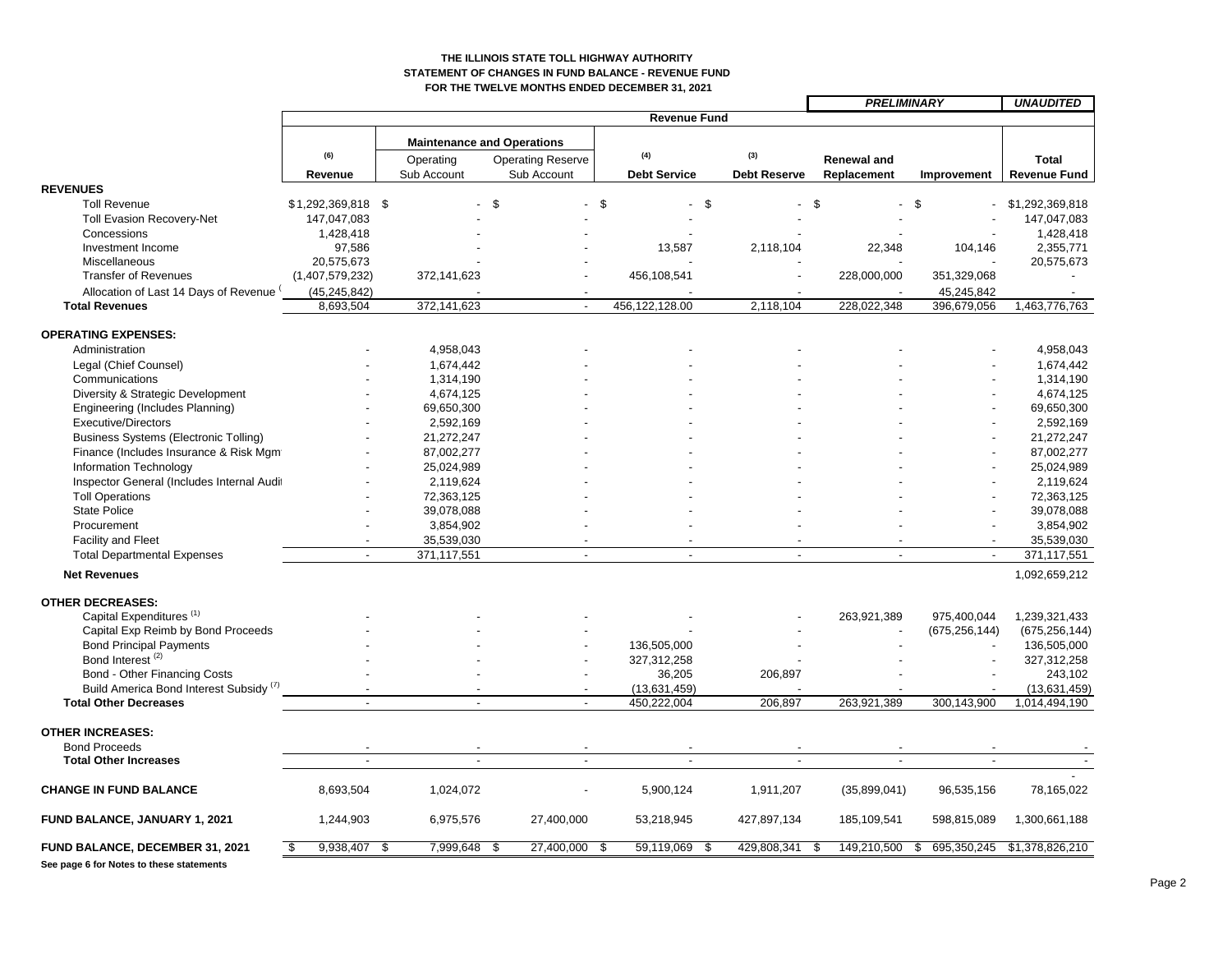## **THE ILLINOIS STATE TOLL HIGHWAY AUTHORITY STATEMENT OF CHANGES IN FUND BALANCE - BY FUND FOR THE TWELVE MONTHS ENDED DECEMBER 31, 2021** *UNAUDITED*

| <b>PRELIMINARY</b> |  |
|--------------------|--|
| IINAIINITEN        |  |

|                                                    | Revenue                | <b>Construction</b>     |               |  |
|----------------------------------------------------|------------------------|-------------------------|---------------|--|
|                                                    | <b>Fund</b>            | <b>Fund</b>             | <b>Total</b>  |  |
| <b>REVENUES</b>                                    | (6)                    | (5)                     |               |  |
| <b>Toll Revenue</b>                                | \$<br>1,292,369,818 \$ | \$                      | 1,292,369,818 |  |
| <b>Toll Evasion Recovery-Net</b>                   | 147,047,083            |                         | 147,047,083   |  |
| Concessions                                        | 1,428,418              |                         | 1,428,418     |  |
| Investment Income                                  | 2,355,771              | 13,529                  | 2,369,300     |  |
| Miscellaneous                                      | 20,575,673             |                         | 20,575,673    |  |
| Transfer from Revenue Fund                         |                        |                         |               |  |
| <b>Total Revenues</b>                              | 1,463,776,763          | 13,529                  | 1,463,790,292 |  |
| <b>OPERATING EXPENSES:</b>                         |                        |                         |               |  |
| Administration                                     | 4,958,043              |                         | 4,958,043     |  |
| Legal (Chief Counsel)                              | 1,674,442              |                         | 1,674,442     |  |
| Communications                                     | 1,314,190              |                         | 1,314,190     |  |
| Diversity & Strategic Development                  | 4,674,125              |                         | 4,674,125     |  |
| Engineering (Includes Planning)                    | 69,650,300             |                         | 69,650,300    |  |
| <b>Executive/Directors</b>                         | 2,592,169              |                         | 2,592,169     |  |
| Business Systems (Electronic Tolling)              | 21,272,247             |                         | 21,272,247    |  |
| Finance (Includes Insurance & Risk Mgmt)           | 87,002,277             |                         | 87,002,277    |  |
| Information Technology                             | 25,024,989             |                         | 25,024,989    |  |
| Inspector General (Includes Internal Audit)        | 2,119,624              |                         | 2,119,624     |  |
| <b>Toll Operations</b>                             | 72,363,125             |                         | 72,363,125    |  |
| <b>State Police</b>                                | 39,078,088             |                         | 39,078,088    |  |
| Procurement                                        | 3,854,902              |                         | 3,854,902     |  |
| <b>Facility and Fleet</b>                          | 35,539,030             |                         | 35,539,030    |  |
| <b>Total Departmental Expenses</b>                 | 371,117,551            |                         | 371,117,551   |  |
| <b>Net Revenues</b>                                | 1,092,659,212          | 13,529                  | 1,092,672,741 |  |
| <b>OTHER DECREASES:</b>                            |                        |                         |               |  |
| Capital Expenditures <sup>(1)</sup>                | 1,239,321,433          |                         | 1,239,321,433 |  |
| Capital Exp Reimb by Bond Proceeds                 | (675, 256, 144)        | 675,256,144             |               |  |
| <b>Bond Principal Payments</b>                     | 136,505,000            |                         | 136,505,000   |  |
| Bond Interest <sup>(2)</sup>                       | 327,312,258            |                         | 327,312,258   |  |
| <b>Bond - Other Financing Costs</b>                | 243,102                |                         | 243,102       |  |
| Build America Bond Interest Subsidy <sup>(7)</sup> | (13,631,459)           |                         | (13,631,459)  |  |
| Bond Issuance Costs-Bonds for Construction         |                        | 2,364,046               | 2,364,046     |  |
| <b>Total Other Decreases</b>                       | 1,014,494,190          | 677,620,190             | 1,692,114,380 |  |
| <b>OTHER INCREASES:</b>                            |                        |                         |               |  |
| <b>Bond Proceeds</b>                               |                        | 843,317,045             | 843,317,045   |  |
| <b>Total Other Increases</b>                       |                        | 843,317,045             | 843,317,045   |  |
| <b>CHANGE IN FUND BALANCE</b>                      | 78,165,022             | 165,710,384             | 243,875,406   |  |
| FUND BALANCE, JANUARY 1, 2021                      | 1,300,661,188          | 124,935,561             | 1,425,596,749 |  |
| <b>FUND BALANCE, DECEMBER 31, 2021</b>             | \$<br>1,378,826,210    | \$<br>290,645,945<br>\$ | 1,669,472,155 |  |

**See page 6 for Notes to these statements**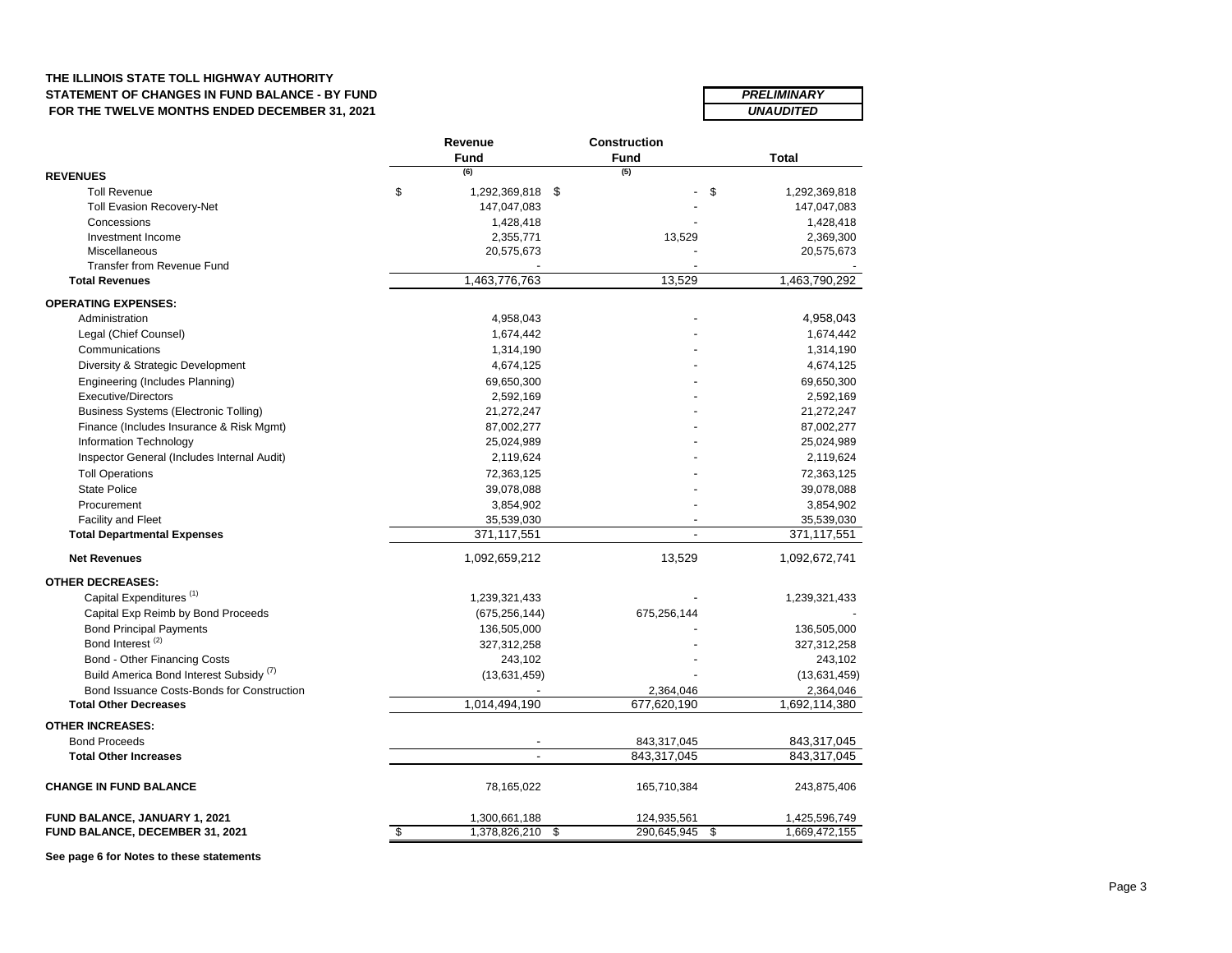#### **THE ILLINOIS STATE TOLL HIGHWAY AUTHORITY STATEMENT OF CHANGES IN FUND BALANCE - REVENUE FUND FOR THE 4TH QUARTER ENDED DECEMBER 31, 2021**

|                                              |                      |                          |                                         |                     |                     |                     |                                   | <b>PRELIMINARY</b> | <b>UNAUDITED</b>                    |
|----------------------------------------------|----------------------|--------------------------|-----------------------------------------|---------------------|---------------------|---------------------|-----------------------------------|--------------------|-------------------------------------|
|                                              |                      |                          |                                         | <b>Revenue Fund</b> |                     |                     |                                   |                    |                                     |
|                                              | (6)                  |                          | <b>Maintenance and Operations</b>       | (4)                 |                     | (3)                 |                                   |                    |                                     |
|                                              | Revenue              | Operating<br>Sub Account | <b>Operating Reserve</b><br>Sub Account |                     | <b>Debt Service</b> | <b>Debt Reserve</b> | <b>Renewal and</b><br>Replacement | Improvement        | <b>Total</b><br><b>Revenue Fund</b> |
|                                              |                      |                          |                                         |                     |                     |                     |                                   |                    |                                     |
| <b>REVENUES</b>                              |                      |                          |                                         |                     |                     |                     |                                   |                    |                                     |
| <b>Toll Revenue</b>                          | \$<br>332,971,913 \$ |                          | - \$<br>$\blacksquare$                  | - \$                | \$                  | $\sim$              | - \$                              | \$                 | 332,971,913<br>\$.                  |
| Toll Evasion Recovery-Net                    | 21,491,847           |                          |                                         |                     |                     |                     |                                   |                    | 21,491,847                          |
| Concessions                                  | 325,064              |                          |                                         |                     |                     |                     |                                   |                    | 325,064                             |
| Investment Income                            | (90,085)             |                          |                                         |                     | 5,462               | 361,453             | 22,348                            | 104,146            | 403,324                             |
| Miscellaneous                                | 185,635              |                          |                                         |                     |                     |                     |                                   |                    | 185,635                             |
| Transfer from Revenue Fund                   | (389, 759, 896)      | 107,548,992              |                                         |                     | 112,431,122         |                     | 57,000,000                        | 112,779,782        |                                     |
| Last 14 Days of Revenue (6)                  | (45, 245, 842)       |                          |                                         |                     |                     |                     |                                   | 45,245,842         |                                     |
| <b>Total Revenues</b>                        | (80, 121, 364)       | 107,548,992              | $\sim$                                  |                     | 112,436,584         | 361,453             | 57,022,348                        | 158,129,770        | 355, 377, 783                       |
|                                              |                      |                          |                                         |                     |                     |                     |                                   |                    |                                     |
| <b>OPERATING EXPENSES:</b>                   |                      |                          |                                         |                     |                     |                     |                                   |                    |                                     |
| Administration                               |                      | 1,507,982                |                                         |                     |                     |                     |                                   | $\sim$             | \$<br>1,507,982                     |
| Legal (Chief Counsel)                        |                      | 371,968                  |                                         |                     |                     |                     |                                   |                    | 371,968                             |
| Communications                               |                      | 322,663                  |                                         |                     |                     |                     |                                   |                    | 322,663                             |
| Diversity & Strategic Development            |                      | 1,230,564                |                                         |                     |                     |                     |                                   |                    | 1,230,564                           |
| Engineering (Includes Planning)              |                      | 15,291,889               |                                         |                     |                     |                     |                                   |                    | 15,291,889                          |
| <b>Executive/Directors</b>                   |                      | 578,960                  |                                         |                     |                     |                     |                                   |                    | 578,960                             |
| <b>Business Systems (Electronic Tolling)</b> |                      | 5,194,379                |                                         |                     |                     |                     |                                   |                    | 5,194,379                           |
| Finance (Includes Insurance & Risk Mgmt)     |                      | 23,309,455               |                                         |                     |                     |                     |                                   |                    | 23,309,455                          |
| Information Technology                       |                      | 5,033,812                |                                         |                     |                     |                     |                                   |                    | 5,033,812                           |
| Inspector General (Includes Internal Audit)  |                      | 555,089                  |                                         |                     |                     |                     |                                   |                    | 555,089                             |
|                                              |                      |                          |                                         |                     |                     |                     |                                   |                    |                                     |
| <b>Toll Operations</b>                       |                      | 15,478,351               |                                         |                     |                     |                     |                                   |                    | 15,478,351                          |
| <b>State Police</b>                          |                      | 9,732,862                |                                         |                     |                     |                     |                                   |                    | 9,732,862                           |
| Procurement                                  |                      | 939,085                  |                                         |                     |                     |                     |                                   |                    | 939,085                             |
| <b>Facility and Fleet</b>                    |                      | 9,154,243                |                                         |                     |                     |                     |                                   |                    | 9,154,243                           |
| <b>Total Departmental Expenses</b>           | $\overline{a}$       | 88,701,301               | $\overline{a}$                          |                     | $\sim$              | $\sim$              | $\overline{\phantom{a}}$          | $\sim$             | 88,701,301                          |
| <b>Net Revenues</b>                          |                      |                          |                                         |                     |                     |                     |                                   |                    | 266,676,482                         |
| <b>OTHER DECREASES:</b>                      |                      |                          |                                         |                     |                     |                     |                                   |                    |                                     |
| Capital Expenditures <sup>(1)</sup>          |                      |                          |                                         |                     |                     |                     | 72.659.593                        | 288.500.197        | 361.159.790                         |
| Capital Exp Reimb by Bond Proceeds           |                      |                          |                                         |                     |                     |                     |                                   | (675, 256, 144)    | (675, 256, 144)                     |
| <b>Bond Principal Payments</b>               |                      |                          |                                         |                     | 96,870,000          |                     |                                   |                    | 96,870,000                          |
| Bond Interest <sup>(2)</sup>                 |                      |                          |                                         |                     | 82,524,408          |                     |                                   |                    | 82,524,408                          |
| Bond - Other Financing Costs                 |                      |                          |                                         |                     | 26,205              | 51,725              |                                   |                    | 77,930                              |
| <b>Build America Bond Interest Subsidy</b>   |                      |                          |                                         |                     | (6,820,292)         |                     |                                   |                    | (6,820,292)                         |
| <b>Total Other Decreases</b>                 |                      | $\overline{\phantom{a}}$ |                                         |                     | 172,600,321         | 51.725              | 72,659,593                        | (386, 755, 947)    | (141, 444, 308)                     |
| <b>OTHER INCREASES:</b>                      |                      |                          |                                         |                     |                     |                     |                                   |                    |                                     |
| <b>Total Other Increases</b>                 | $\sim$               | $\sim$                   | $\sim$                                  |                     | $\sim$              | $\sim$              | $\sim$                            | $\blacksquare$     | $\sim$                              |
| <b>CHANGE IN FUND BALANCE</b>                | (80, 121, 364)       | 18,847,691               | ä,                                      |                     | (60, 163, 737)      | 309,728             | (15,637,245)                      | 544,885,717        | 408,120,790                         |
|                                              |                      |                          |                                         |                     |                     |                     |                                   |                    |                                     |
| FUND BALANCE, SEPTEMBER 30, 2021             | 90,059,771           | (10, 848, 043)           | 27,400,000                              |                     | 119,282,806         | 429,498,613         | 164,847,745                       | 150,464,529        | 970,705,420                         |
| FUND BALANCE, DECEMBER 31, 2021              | 9,938,407<br>\$      | 7,999,648<br>- \$        | 27,400,000<br>-\$                       | \$                  | 59,119,069<br>\$    | 429,808,341         | 149,210,500<br>\$                 | 695,350,246<br>-\$ | 1,378,826,210<br>\$                 |

**See page 6 for Notes to these statements**

┑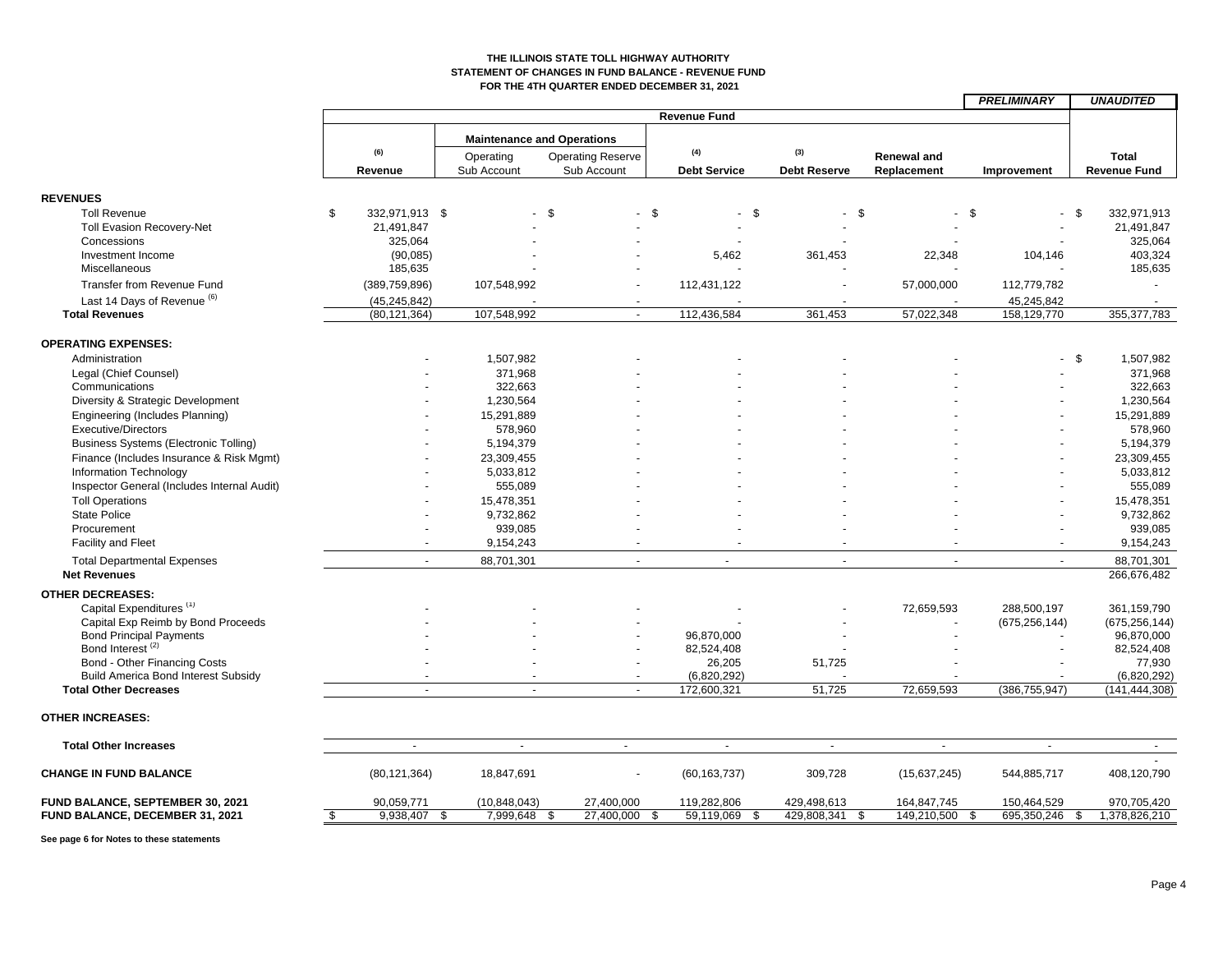# **THE ILLINOIS STATE TOLL HIGHWAY AUTHORITY** STATEMENT OF CHANGES IN FUND BALANCE - BY FUND<br>FOR THE 4TH QUARTER ENDED DECEMBER 31, 2021  **FOR THE 4TH QUARTER ENDED DECEMBER 31, 2021**

| <b>PRELIMINARY</b>      |  |
|-------------------------|--|
|                         |  |
| <i><b>UNAUDITED</b></i> |  |

|                                              | Revenue              | <b>Construction</b> |                     |
|----------------------------------------------|----------------------|---------------------|---------------------|
|                                              | Fund                 | <b>Fund</b>         | Total               |
| <b>REVENUES</b>                              | (6)                  | (5)                 |                     |
| <b>Toll Revenue</b>                          | \$<br>332,971,913 \$ |                     | \$<br>332,971,913   |
| <b>Toll Evasion Recovery-Net</b>             | 21,491,847           |                     | 21,491,847          |
| Concessions                                  | 325,064              |                     | 325,064             |
| Investment Income                            | 403,325              | 2,517               | 405,842             |
| Miscellaneous                                | 185,635              |                     | 185,635             |
| <b>Transfer from Revenue Fund</b>            |                      |                     |                     |
| <b>Total Revenues</b>                        | 355, 377, 784        | 2,517               | 355,380,301         |
| <b>OPERATING EXPENSES:</b>                   |                      |                     |                     |
| Administration                               | 1,507,982            |                     | 1,507,982           |
| Legal (Chief Counsel)                        | 371,968              |                     | 371,968             |
| Communications                               | 322,663              |                     | 322,663             |
| Diversity & Strategic Development            | 1,230,564            |                     | 1,230,564           |
| Engineering (Includes Planning)              | 15,291,889           |                     | 15,291,889          |
| <b>Executive/Directors</b>                   | 578,960              |                     | 578,960             |
| <b>Business Systems (Electronic Tolling)</b> | 5,194,379            |                     | 5,194,379           |
| Finance (Includes Insurance & Risk Mgmt)     | 23,309,455           |                     | 23,309,455          |
| Information Technology                       | 5,033,812            |                     | 5,033,812           |
| Inspector General (Includes Internal Audit)  | 555,089              |                     | 555,089             |
| <b>Toll Operations</b>                       | 15,478,351           |                     | 15,478,351          |
| <b>State Police</b>                          | 9,732,862            |                     | 9,732,862           |
| Procurement                                  | 939,085              |                     | 939,085             |
| <b>Facility and Fleet</b>                    | 9,154,243            |                     | 9,154,243           |
| <b>Total Departmental Expenses</b>           | 88,701,301           |                     | 88,701,301          |
| <b>Net Revenues</b>                          | 266,676,483          | 2,517               | 266,679,000         |
| <b>OTHER DECREASES:</b>                      |                      |                     |                     |
| Capital Expenditures <sup>(1)</sup>          | 361,159,790          |                     | 361,159,790         |
| Capital Exp Reimb by Bond Proceeds           | (675, 256, 144)      | 675,256,144         | $\Omega$            |
| <b>Bond Principal Payments</b>               | 96,870,000           |                     | 96,870,000          |
| Bond Interest <sup>(2)</sup>                 | 82,524,408           |                     | 82,524,408          |
| Bond - Other Financing Costs                 | 77,930               |                     | 77,930              |
| <b>Build America Bond Interest Subsidy</b>   | (6,820,292)          |                     | (6,820,292)         |
| Bond Issuance Costs-Bonds for Construction   |                      | 2,364,045           | 2,364,045           |
| <b>Total Other Decreases</b>                 | (141, 444, 308)      | 677,620,189         | 536,175,881         |
| <b>OTHER INCREASES:</b>                      |                      |                     |                     |
| <b>Bond Proceeds</b>                         |                      | 843,317,045         | 843,317,045         |
| <b>Total Other Increases</b>                 |                      | 843,317,045         | 843,317,045         |
| <b>CHANGE IN FUND BALANCE</b>                | 408,120,791          | 165,699,373         | 573,820,164         |
| FUND BALANCE, SEPTEMBER 30, 2021             | 970,705,419          | 124,946,572         | 1,095,651,991       |
| FUND BALANCE, DECEMBER 31, 2021              | \$<br>1,378,826,210  | \$<br>290,645,945   | \$<br>1,669,472,155 |

**See page 6 for Notes to these statements**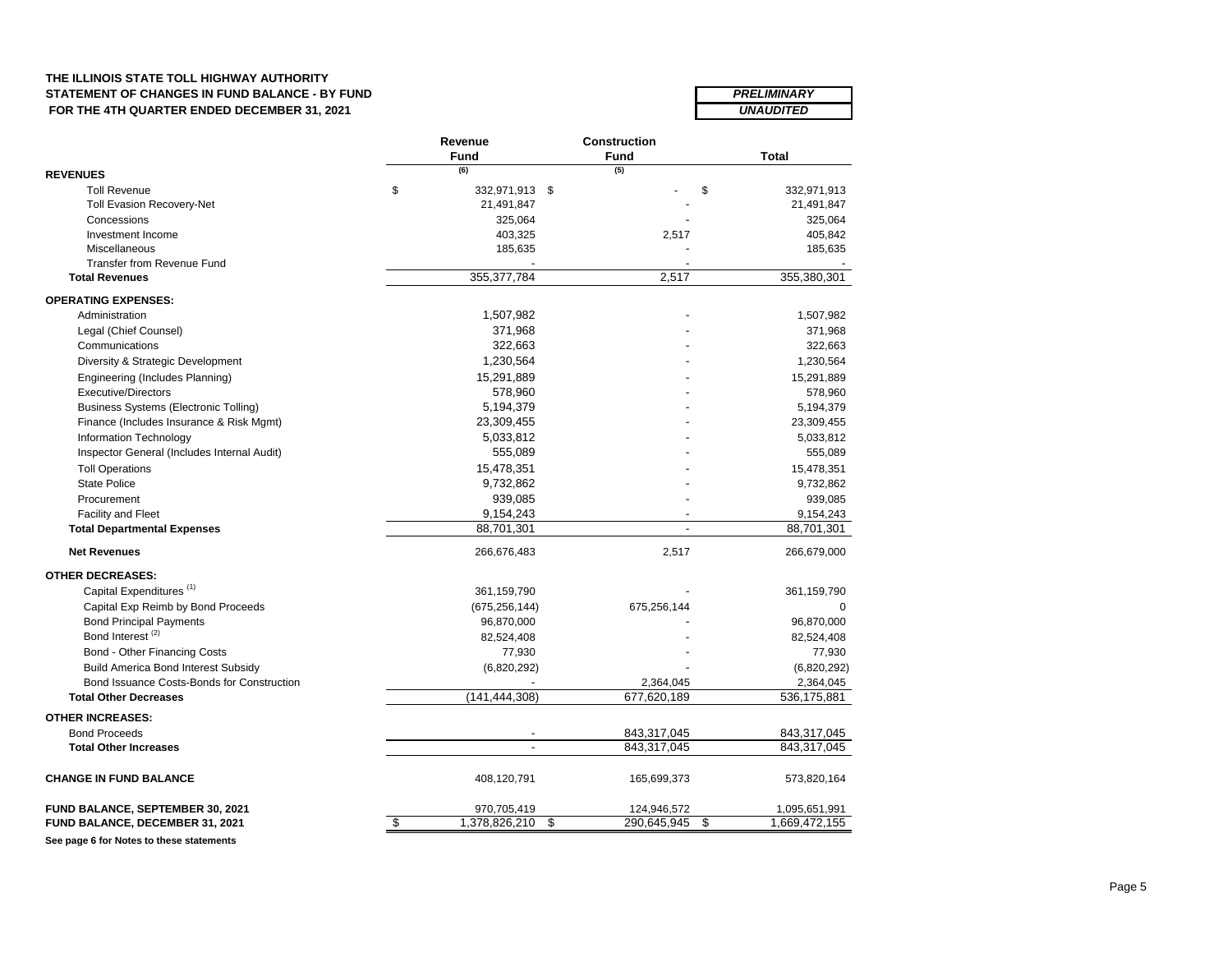**Illinois State Toll Highway Authority Notes to the YTD Statement of Changes in Fund Balance For the twelve months ended December 31, 2021**

- (1) Capital Expenditures include accrued expenses.
- (2) Bond Interest expense includes accrued interest.
- (3) Balances held by the Bond Trustee at December 31, 2021 in the Debt Reserve Account consist of \$57.2 million of money market funds and \$400.0 million of US Treasuries maturing on dates ranging from July 15,2022, through January 15,2025 In November 2008 the Tollway purchased a \$100 million Financial Guaranty Insurance Policy to satisfy a portion of its Debt Reserve Requirement. The \$5 million premium paid for this Policy is being amortized over the life of the Policy (24.1 years).
- (4) Cash/investments in the Debt Service Account at December 31, 2021 consist of \$205.6 million of money market funds.
- (5) Balances held by the Bond Trustee at December 31, 2021 in the Construction Fund consist of \$290.7 million of money market funds.
- (6) Revenue allocation for the twelve months ended December 31, 2021 includes toll revenue earned but not transferred between Dec 18 – 31, 2021.
- (7) The Build America Bond federal subsidy amounts are the subsidies earned during 2021 plus additional federal funds received to compensate the Tollway for certain subsidies being provided late. Those additional amounts were \$60,198.71 for the 12 months ending 12/31/21 and \$34,661.66 for the 4th quarter ending 12/31/21.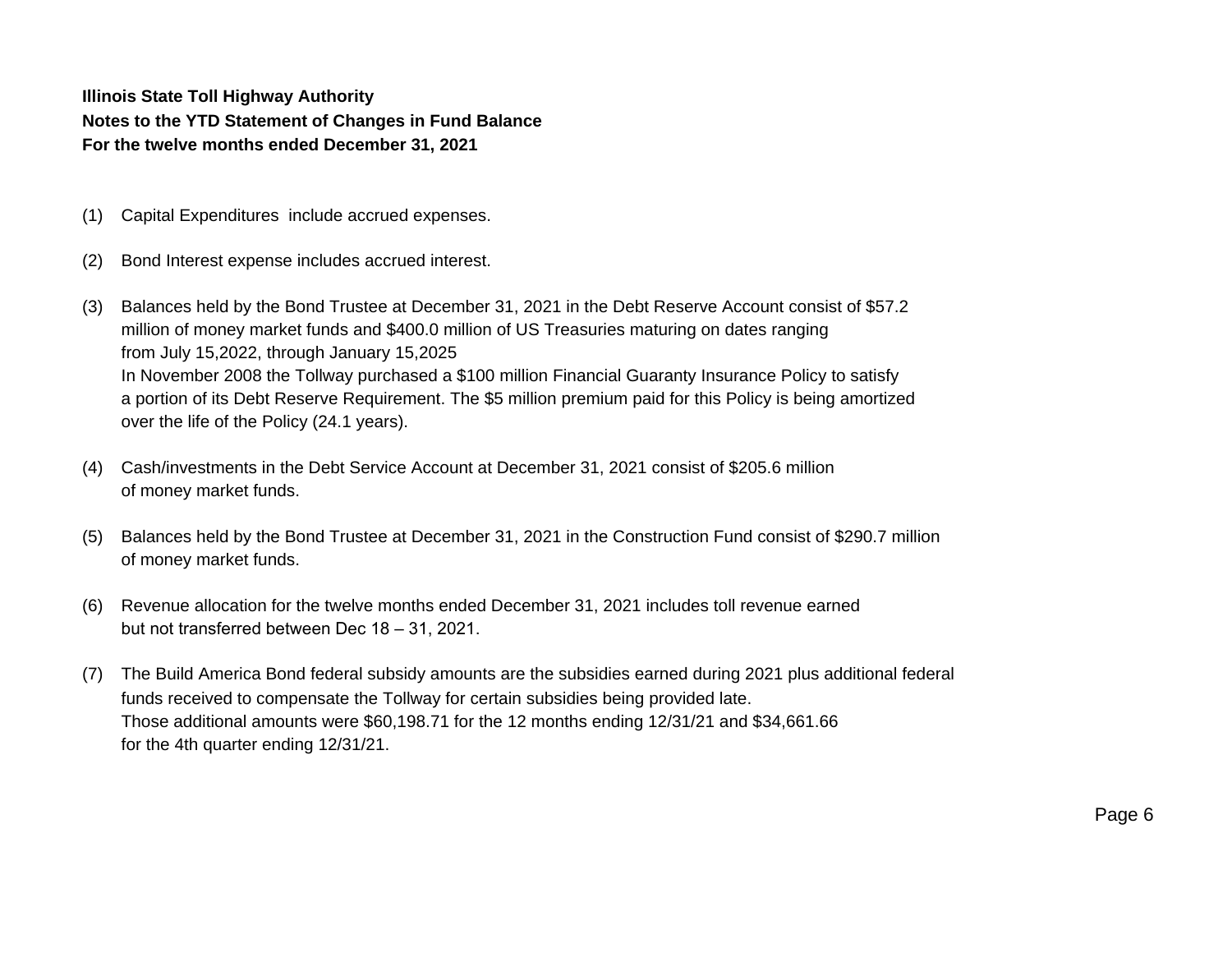### **THE ILLINOIS STATE TOLL HIGHWAY AUTHORITY STATEMENT OF CHANGES IN FUND BALANCE - REVENUE FUND FOR THE TWELVE MONTHS ENDED DECEMBER 31, 2020**

|                                              |                                    |                |                                   |                     |                     |                                | <b>FINAL</b>             | <b>AUDITED</b>       |
|----------------------------------------------|------------------------------------|----------------|-----------------------------------|---------------------|---------------------|--------------------------------|--------------------------|----------------------|
|                                              |                                    |                |                                   | <b>Revenue Fund</b> |                     |                                |                          |                      |
|                                              |                                    |                | <b>Maintenance and Operations</b> |                     |                     | (7)                            |                          |                      |
|                                              | (6)                                | Operating      | <b>Operating Reserve</b>          | (4)                 | (3)                 | <b>Renewal and</b>             |                          | <b>Total</b>         |
|                                              | Revenue                            | Sub Account    | Sub Account                       | <b>Debt Service</b> | <b>Debt Reserve</b> | Replacement                    | Improvement              | <b>Revenue Fund</b>  |
| <b>REVENUES</b>                              |                                    |                |                                   |                     |                     |                                |                          |                      |
| <b>Toll Revenue</b>                          | \$<br>1,149,019,894 \$             |                | - \$                              | $-$ \$              | - \$                | \$<br>$\overline{\phantom{0}}$ | \$                       | -\$<br>1,149,019,894 |
| <b>Toll Evasion Recovery-Net</b>             | 93,164,508                         |                |                                   |                     |                     |                                |                          | 93,164,508           |
| Concessions                                  | 1,394,810                          |                |                                   |                     |                     |                                |                          | 1,394,810            |
| Investment Income <sup>(8)</sup>             | 1,482,428                          |                |                                   | 303,397             | 5,772,755           | 1,455,373                      | 4,712,227                | 13,726,180           |
| Miscellaneous                                | 25,234,903                         |                |                                   |                     |                     |                                |                          | 25,234,903           |
| <b>Transfer of Revenues</b>                  | (1,253,006,935)                    | 364,681,363    |                                   | 422,894,127         |                     | 120,000,000                    | 345,431,445              |                      |
| Allocation of Last 13 Days of Revenue (6)    | (31, 246, 962)                     |                |                                   |                     |                     |                                | 31,246,962               |                      |
| <b>Total Revenues</b>                        | (13, 957, 354)                     | 364,681,363    | $\sim$                            | 423,197,524         | 5,772,755           | 121,455,373                    | 381,390,634              | 1,282,540,295        |
| <b>OPERATING EXPENSES:</b>                   |                                    |                |                                   |                     |                     |                                |                          |                      |
| Administration                               |                                    | 4,336,424      |                                   |                     |                     |                                |                          | 4,336,424            |
| Legal (Chief Counsel)                        |                                    | 1,640,113      |                                   |                     |                     |                                |                          | 1,640,113            |
| Communications                               |                                    | 1,462,503      |                                   |                     |                     |                                |                          | 1,462,503            |
| Diversity & Strategic Development            |                                    | 5,001,750      |                                   |                     |                     |                                |                          | 5,001,750            |
| Engineering (Includes Planning)              |                                    | 91,550,594     |                                   |                     |                     |                                |                          | 91,550,594           |
| <b>Executive/Directors</b>                   |                                    | 2,789,807      |                                   |                     |                     |                                |                          | 2,789,807            |
| <b>Business Systems (Electronic Tolling)</b> |                                    | 83,491,201     |                                   |                     |                     |                                |                          | 83,491,201           |
| Finance (Includes Insurance & Risk Mgmt)     |                                    | 52,045,545     |                                   |                     |                     |                                |                          | 52,045,545           |
| <b>Information Technology</b>                |                                    | 23,124,029     |                                   |                     |                     |                                |                          | 23,124,029           |
| Inspector General (Includes Internal Audit)  |                                    | 1,754,990      |                                   |                     |                     |                                |                          | 1,754,990            |
| <b>Toll Operations</b>                       |                                    | 47,348,887     |                                   |                     |                     |                                |                          | 47,348,887           |
| <b>State Police</b>                          |                                    | 38,213,044     |                                   |                     |                     |                                |                          | 38,213,044           |
| Procurement                                  |                                    | 7,443,944      |                                   |                     |                     |                                |                          | 7,443,944            |
| <b>Total Departmental Expenses</b>           | $\overline{a}$                     | 360,202,830    | $\overline{a}$                    |                     |                     |                                |                          | 360,202,830          |
| <b>Net Revenues</b>                          |                                    |                |                                   |                     |                     |                                |                          | 922,337,465          |
| <b>OTHER DECREASES:</b>                      |                                    |                |                                   |                     |                     |                                |                          |                      |
| Capital Expenditures <sup>(1)</sup>          |                                    |                |                                   |                     |                     | 307,154,612                    | 795,637,819              | 1,102,792,431        |
| Capital Exp Reimb by Bond Proceeds           |                                    |                |                                   |                     |                     |                                | (499, 783, 000)          | (499, 783, 000)      |
| <b>Bond Principal Payments</b>               |                                    |                |                                   | 129,260,000         |                     |                                |                          | 129,260,000          |
| Bond Interest <sup>(2)</sup>                 |                                    |                |                                   | 308,556,685         |                     |                                |                          | 308,556,685          |
| Bond - Other Financing Costs                 |                                    |                |                                   | 59,903              | 206,897             |                                |                          | 266,800              |
| <b>Build America Bond Interest Subsidy</b>   |                                    |                |                                   | (13,611,390)        |                     |                                |                          | (13,611,390)         |
| <b>Total Other Decreases</b>                 |                                    |                |                                   | 424,265,198         | 206,897             | 307,154,612                    | 295,854,819              | 1,027,481,526        |
| <b>OTHER INCREASES:</b>                      |                                    |                |                                   |                     |                     |                                |                          |                      |
| <b>Prior Period Adjustment</b>               |                                    |                |                                   | (2,927,453)         | (67, 735)           |                                |                          | (2,995,188)          |
| Bond Proceeds - Series 2020A                 |                                    |                |                                   |                     | 18,396,664          |                                |                          | 18,396,664           |
| <b>Total Other Increases</b>                 | $\sim$                             | $\blacksquare$ | $\sim$                            | (2,927,453)         | 18,328,929          | $\overline{\phantom{a}}$       | $\overline{\phantom{a}}$ | 15,401,476           |
| <b>CHANGE IN FUND BALANCE</b>                | (13, 957, 354)                     | 4,478,533      |                                   | (3,995,127)         | 23,894,787          | (185, 699, 239)                | 85,535,815               | (89, 742, 585)       |
| FUND BALANCE, JANUARY 1, 2020                | 15,202,257                         | 15,166,925     | 27,400,000                        | 57,214,072          | 404,002,347         | 370,808,780                    | 513,279,274              | 1,403,073,655        |
| Restatement of January 1, 2020 Fund Balance  |                                    | (12,669,882)   |                                   |                     |                     |                                |                          | (12,669,882)         |
| FUND BALANCE, DECEMBER 31, 2020              | $\mathbf{\hat{s}}$<br>1,244,903 \$ | 6,975,576 \$   | 27,400,000                        | 53,218,945<br>- \$  | 427,897,134<br>- \$ | 185,109,541<br>- \$            | \$<br>598,815,089        | 1,300,661,188<br>-\$ |

Ē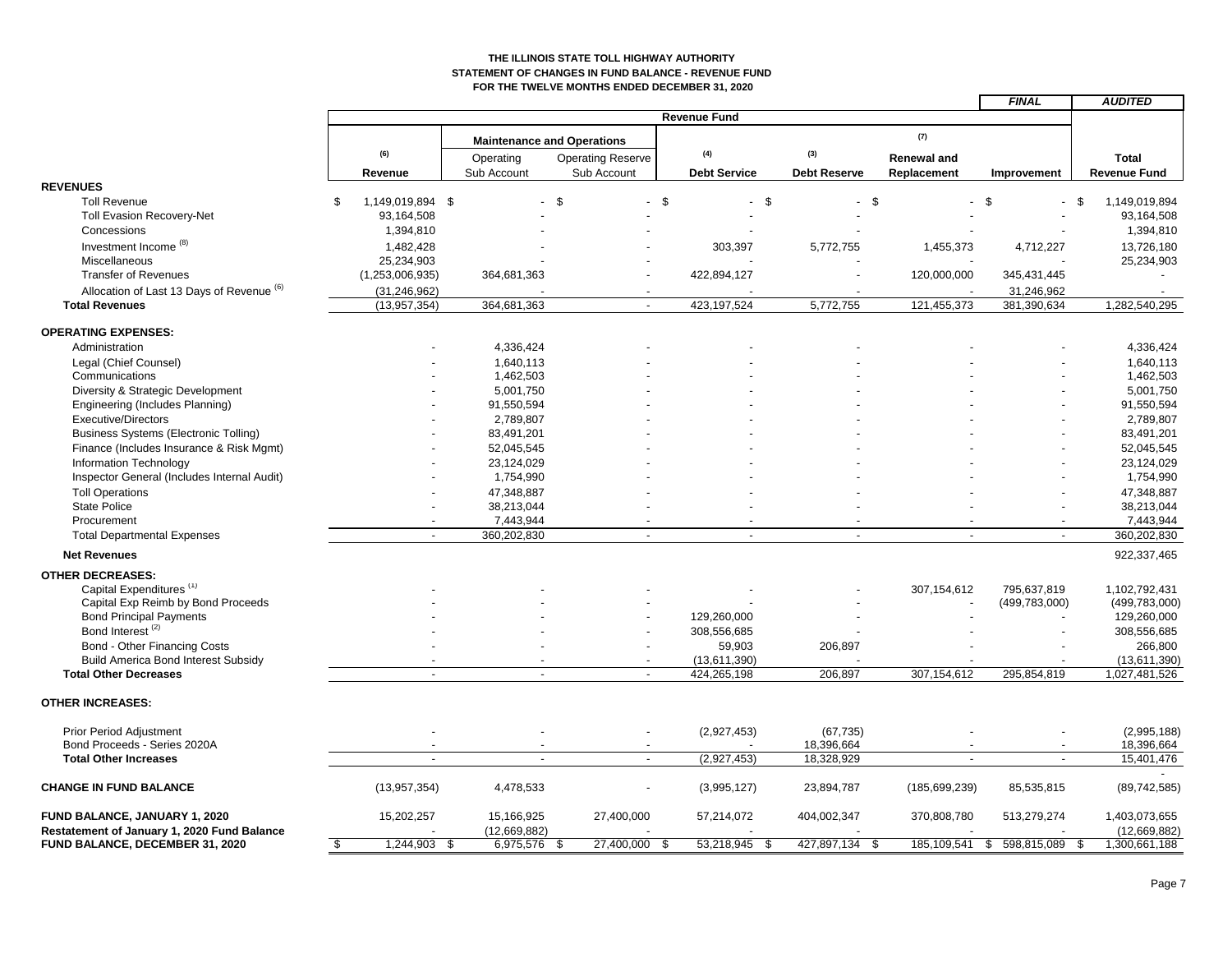### **THE ILLINOIS STATE TOLL HIGHWAY AUTHORITY** STATEMENT OF CHANGES IN FUND BALANCE - BY FUND  **FOR THE TWELVE MONTHS ENDED DECEMBER 31, 2020**

| <b>FINAL</b>   |  |
|----------------|--|
| <b>AUDITED</b> |  |

|                                              | Revenue             | <b>Construction</b> |                     |  |  |
|----------------------------------------------|---------------------|---------------------|---------------------|--|--|
|                                              | Fund                | <b>Fund</b>         | <b>Total</b>        |  |  |
| <b>REVENUES</b>                              | (6)                 | (5)                 |                     |  |  |
| <b>Toll Revenue</b>                          | \$<br>1,149,019,894 | -\$                 | \$<br>1,149,019,894 |  |  |
| <b>Toll Evasion Recovery-Net</b>             | 93,164,508          |                     | 93,164,508          |  |  |
| Concessions                                  | 1,394,810           |                     | 1,394,810           |  |  |
| Investment Income <sup>(8)</sup>             | 13,726,180          | 8                   | 13,726,188          |  |  |
| Miscellaneous                                | 25,234,903          |                     | 25,234,903          |  |  |
| <b>Transfer from Revenue Fund</b>            |                     |                     |                     |  |  |
| <b>Total Revenues</b>                        | 1,282,540,295       | 8                   | 1,282,540,303       |  |  |
| <b>OPERATING EXPENSES:</b>                   |                     |                     |                     |  |  |
| Administration                               | 4,336,424           |                     | 4,336,424           |  |  |
| Legal (Chief Counsel)                        | 1,640,113           |                     | 1,640,113           |  |  |
| Communications                               | 1,462,503           |                     | 1,462,503           |  |  |
| Diversity & Strategic Development            | 5,001,750           |                     | 5,001,750           |  |  |
| Engineering (Includes Planning)              | 91,550,594          |                     | 91,550,594          |  |  |
| <b>Executive/Directors</b>                   | 2,789,807           |                     | 2,789,807           |  |  |
| <b>Business Systems (Electronic Tolling)</b> | 83,491,201          |                     | 83,491,201          |  |  |
|                                              |                     |                     |                     |  |  |
| Finance (Includes Insurance & Risk Mgmt)     | 52,045,545          |                     | 52,045,545          |  |  |
| Information Technology                       | 23,124,029          |                     | 23,124,029          |  |  |
| Inspector General (Includes Internal Audit)  | 1,754,990           |                     | 1,754,990           |  |  |
| <b>Toll Operations</b>                       | 47,348,887          |                     | 47,348,887          |  |  |
| <b>State Police</b>                          | 38,213,044          |                     | 38,213,044          |  |  |
| Procurement                                  | 7,443,944           |                     | 7,443,944           |  |  |
| <b>Total Departmental Expenses</b>           | 360,202,830         | $\overline{a}$      | 360,202,830         |  |  |
| <b>Net Revenues</b>                          | 922,337,465         | 8                   | 922,337,473         |  |  |
| <b>OTHER DECREASES:</b>                      |                     |                     |                     |  |  |
| Capital Expenditures <sup>(1)</sup>          | 1,102,792,431       |                     | 1,102,792,431       |  |  |
| Capital Exp Reimb by Bond Proceeds           | (499, 783, 000)     | 499,783,000         |                     |  |  |
| <b>Bond Principal Payments</b>               | 129,260,000         |                     | 129,260,000         |  |  |
| Bond Interest <sup>(2)</sup>                 | 308,556,685         |                     | 308,556,685         |  |  |
| Bond - Other Financing Costs                 | 266,800             |                     | 266,800             |  |  |
| <b>Build America Bond Interest Subsidy</b>   | (13,611,390)        |                     | (13,611,390)        |  |  |
| Bond Issuance Costs-Bonds for Construction   |                     | 1,827,767           | 1,827,767           |  |  |
| <b>Total Other Decreases</b>                 | 1,027,481,526       | 501,610,767         | 1,529,092,293       |  |  |
| <b>OTHER INCREASES:</b>                      |                     |                     |                     |  |  |
| Prior Period Adjustment                      | (2,995,188)         |                     | (2,995,188)         |  |  |
| <b>Bond Proceeds</b>                         | 18,396,664          | 626,546,320         | 644,942,984         |  |  |
| <b>Total Other Increases</b>                 | 15,401,476          | 626,546,320         | 641,947,796         |  |  |
| <b>CHANGE IN FUND BALANCE</b>                | (89, 742, 585)      | 124,935,561         | 35,192,976          |  |  |
| FUND BALANCE, JANUARY 1, 2020                | 1,403,073,655       |                     | 1,403,073,655       |  |  |
| Restatement of January 1, 2020 Fund Balance  | (12,669,882)        |                     | (12,669,882)        |  |  |
| FUND BALANCE, DECEMBER 31, 2020              | \$<br>1,300,661,188 | 124,935,561<br>\$   | \$<br>1,425,596,749 |  |  |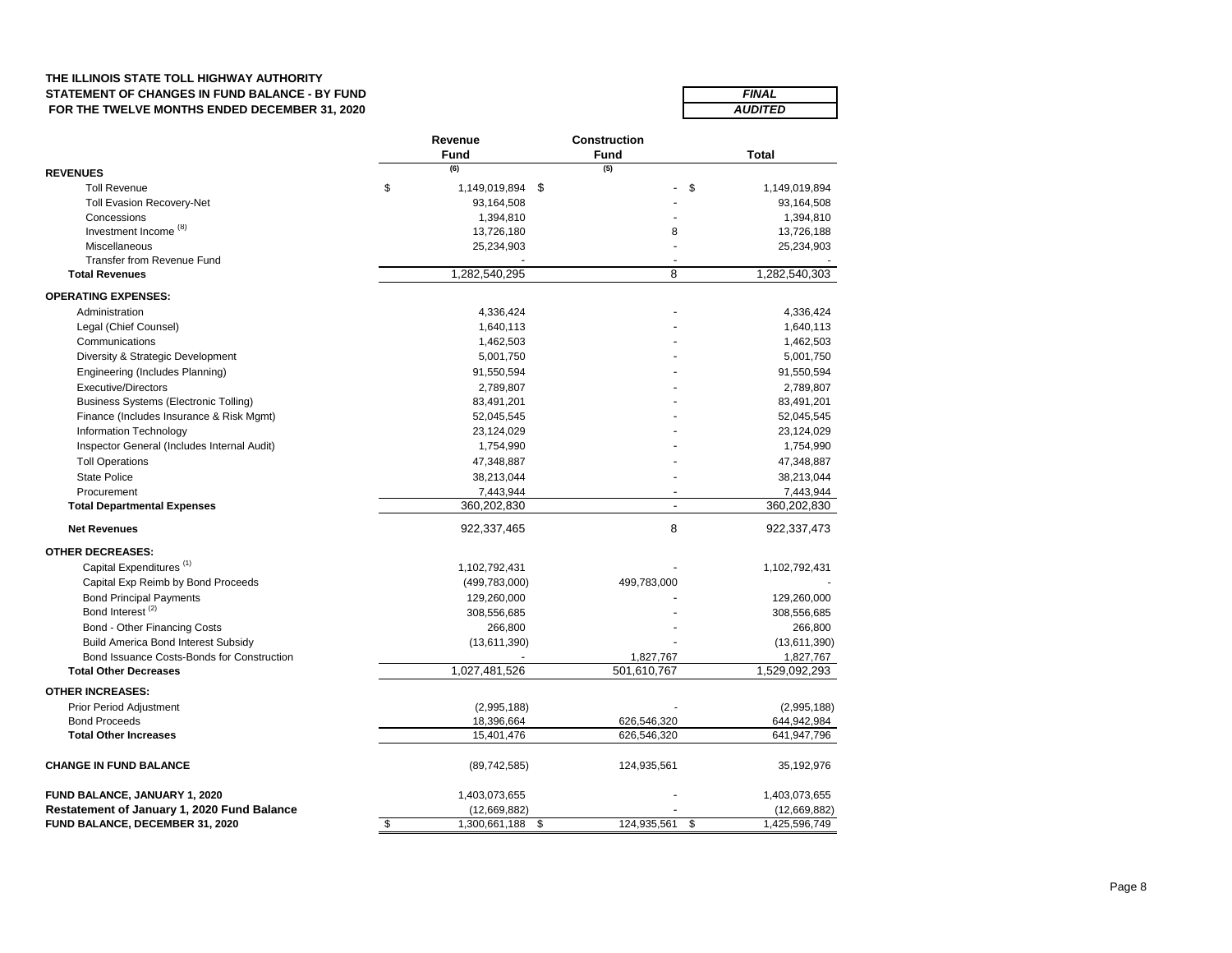#### **THE ILLINOIS STATE TOLL HIGHWAY AUTHORITY STATEMENT OF CHANGES IN FUND BALANCE - REVENUE FUND FOR THE 4TH QUARTER ENDED DECEMBER 31, 2020**

|                                                                                |     |                                  |      |                           |                                   |        |                     |                     |                    | <b>FINAL</b>              | <b>AUDITED</b>                  |
|--------------------------------------------------------------------------------|-----|----------------------------------|------|---------------------------|-----------------------------------|--------|---------------------|---------------------|--------------------|---------------------------|---------------------------------|
|                                                                                |     |                                  |      |                           |                                   |        | <b>Revenue Fund</b> |                     |                    |                           |                                 |
|                                                                                |     |                                  |      |                           | <b>Maintenance and Operations</b> |        |                     |                     | (7)                |                           |                                 |
|                                                                                |     | (6)                              |      | Operating                 | <b>Operating Reserve</b>          |        | (4)                 | (3)                 | <b>Renewal and</b> |                           | <b>Total</b>                    |
|                                                                                |     | Revenue                          |      | Sub Account               | Sub Account                       |        | <b>Debt Service</b> | <b>Debt Reserve</b> | Replacement        | Improvement               | <b>Revenue Fund</b>             |
| <b>REVENUES</b>                                                                |     |                                  |      |                           |                                   |        |                     |                     |                    |                           |                                 |
| <b>Toll Revenue</b>                                                            | \$  | 292,055,295 \$                   |      |                           | <b>\$</b>                         | - \$   | \$                  | \$                  |                    | -\$                       | 292,055,295<br>\$               |
| Toll Evasion Recovery-Net                                                      |     | 34,379,108                       |      |                           |                                   |        |                     |                     |                    |                           | 34,379,108                      |
| Concessions                                                                    |     | 338,966                          |      |                           |                                   |        |                     |                     |                    |                           | 338,966                         |
| Investment Income <sup>(8)</sup>                                               |     | (6,050,268)                      |      |                           |                                   |        | 32,322              | 929,953             | 1,455,373          | 4,712,227                 | 1,079,608                       |
| Miscellaneous                                                                  |     | 11,562,120                       |      |                           |                                   |        |                     |                     |                    |                           | 11,562,120                      |
| <b>Transfer of Revenues</b>                                                    |     | (390, 872, 042)                  |      | 79,495,714                |                                   |        | 106,537,961         |                     |                    | 204,838,366               |                                 |
|                                                                                |     |                                  |      |                           |                                   |        |                     |                     |                    |                           |                                 |
| Allocation of Last 13 Days of Revenue (6)<br><b>Total Revenues</b>             |     | (31, 246, 962)<br>(89, 833, 781) |      | 79,495,714                |                                   | $\sim$ | 106,570,283         | 929,953             | 1,455,373          | 31,246,962<br>240,797,555 | 339,415,098                     |
|                                                                                |     |                                  |      |                           |                                   |        |                     |                     |                    |                           |                                 |
| <b>OPERATING EXPENSES:</b>                                                     |     |                                  |      |                           |                                   |        |                     |                     |                    |                           |                                 |
| Administration                                                                 |     |                                  |      | 1,432,135                 |                                   |        |                     |                     |                    |                           | 1,432,135                       |
| Legal (Chief Counsel)                                                          |     |                                  |      | 479,519                   |                                   |        |                     |                     |                    |                           | 479,519                         |
| Communications                                                                 |     |                                  |      | 325,334                   |                                   |        |                     |                     |                    |                           | 325,334                         |
| Diversity & Strategic Development                                              |     |                                  |      | 1,671,510                 |                                   |        |                     |                     |                    |                           | 1,671,510                       |
| Engineering (Includes Planning)                                                |     |                                  |      | 23,126,864                |                                   |        |                     |                     |                    |                           | 23,126,864                      |
| <b>Executive/Directors</b>                                                     |     |                                  |      | 922,561                   |                                   |        |                     |                     |                    |                           | 922,561                         |
| Business Systems (Electronic Tolling)                                          |     |                                  |      | 24,948,934                |                                   |        |                     |                     |                    |                           | 24,948,934                      |
| Finance (Includes Insurance & Risk Mgmt)                                       |     |                                  |      | 19,023,127                |                                   |        |                     |                     |                    |                           | 19,023,127                      |
| Information Technology                                                         |     |                                  |      | 7,674,049                 |                                   |        |                     |                     |                    |                           | 7,674,049                       |
| Inspector General (Includes Internal Audit)                                    |     |                                  |      | 789,651                   |                                   |        |                     |                     |                    |                           | 789,651                         |
| <b>Toll Operations</b>                                                         |     |                                  |      | 13,707,662                |                                   |        |                     |                     |                    |                           | 13,707,662                      |
| <b>State Police</b>                                                            |     |                                  |      | 10,921,020                |                                   |        |                     |                     |                    |                           | 10,921,020                      |
| Procurement                                                                    |     |                                  |      | 2,303,310                 |                                   |        |                     |                     |                    |                           | 2,303,310                       |
| <b>Total Departmental Expenses</b>                                             |     | $\blacksquare$                   |      | 107,325,677               |                                   | $\sim$ | $\sim$              |                     | $\blacksquare$     | $\blacksquare$            | 107,325,677                     |
| <b>Net Revenues</b>                                                            |     |                                  |      |                           |                                   |        |                     |                     |                    |                           | 232,089,421                     |
| <b>OTHER DECREASES:</b>                                                        |     |                                  |      |                           |                                   |        |                     |                     |                    |                           |                                 |
| Capital Expenditures <sup>(1)</sup>                                            |     |                                  |      |                           |                                   |        |                     |                     | 92,616,976         | 251,503,501               | 344.120.477                     |
| Capital Exp Reimb by Bond Proceeds                                             |     |                                  |      |                           |                                   |        |                     |                     |                    | (499, 783, 000)           | (499, 783, 000)                 |
| <b>Bond Principal Payments</b>                                                 |     |                                  |      |                           |                                   |        | 92,265,000          |                     |                    |                           | 92,265,000                      |
| Bond Interest <sup>(2)</sup>                                                   |     |                                  |      |                           |                                   |        | 77,580,685          |                     |                    |                           | 77,580,685                      |
| Bond - Other Financing Costs                                                   |     |                                  |      |                           |                                   |        |                     | 51,725              |                    |                           | 51,725                          |
| <b>Build America Bond Interest Subsidy</b>                                     |     |                                  |      |                           |                                   |        | (6,785,630)         |                     |                    |                           | (6,785,630)                     |
| <b>Total Other Decreases</b>                                                   |     |                                  |      |                           |                                   |        | 163,060,055         | 51,725              | 92,616,976         | (248, 279, 499)           | 7,449,257                       |
| <b>OTHER INCREASES:</b>                                                        |     |                                  |      |                           |                                   |        |                     |                     |                    |                           |                                 |
| Prior Period Adjustment                                                        |     |                                  |      |                           |                                   |        |                     |                     |                    |                           |                                 |
| Bond Proceeds - Series 2020A                                                   |     |                                  |      |                           |                                   |        |                     | 18,396,664          |                    |                           | 18,396,664                      |
| <b>Total Other Increases</b>                                                   |     | $\sim$                           |      | ÷.                        |                                   | $\sim$ | $\sim$              | 18,396,664          | $\overline{a}$     | $\sim$                    | 18,396,664                      |
| <b>CHANGE IN FUND BALANCE</b>                                                  |     | (89, 833, 781)                   |      | (27, 829, 963)            |                                   |        | (56, 489, 772)      | 19,274,893          | (91, 161, 603)     | 489,077,054               | 243,036,828                     |
| FUND BALANCE, SEPTEMBER 30, 2020                                               |     | 91,078,684                       |      | 47,475,420                | 27,400,000                        |        | 109,735,398         | 408,595,561         | 276, 271, 144      | 109,738,035               | 1,070,294,242                   |
| Restatement of January 1, 2020 Fund Balance<br>FUND BALANCE, DECEMBER 31, 2020 | -\$ | 1,244,903                        | - \$ | (12,669,882)<br>6,975,576 | 27,400,000                        | \$     | 53,245,626<br>\$    | 427,870,453<br>\$   | 185,109,541        | 598,815,089<br>-\$        | (12,669,882)<br>\$1,300,661,188 |
|                                                                                |     |                                  |      |                           |                                   |        |                     |                     |                    |                           |                                 |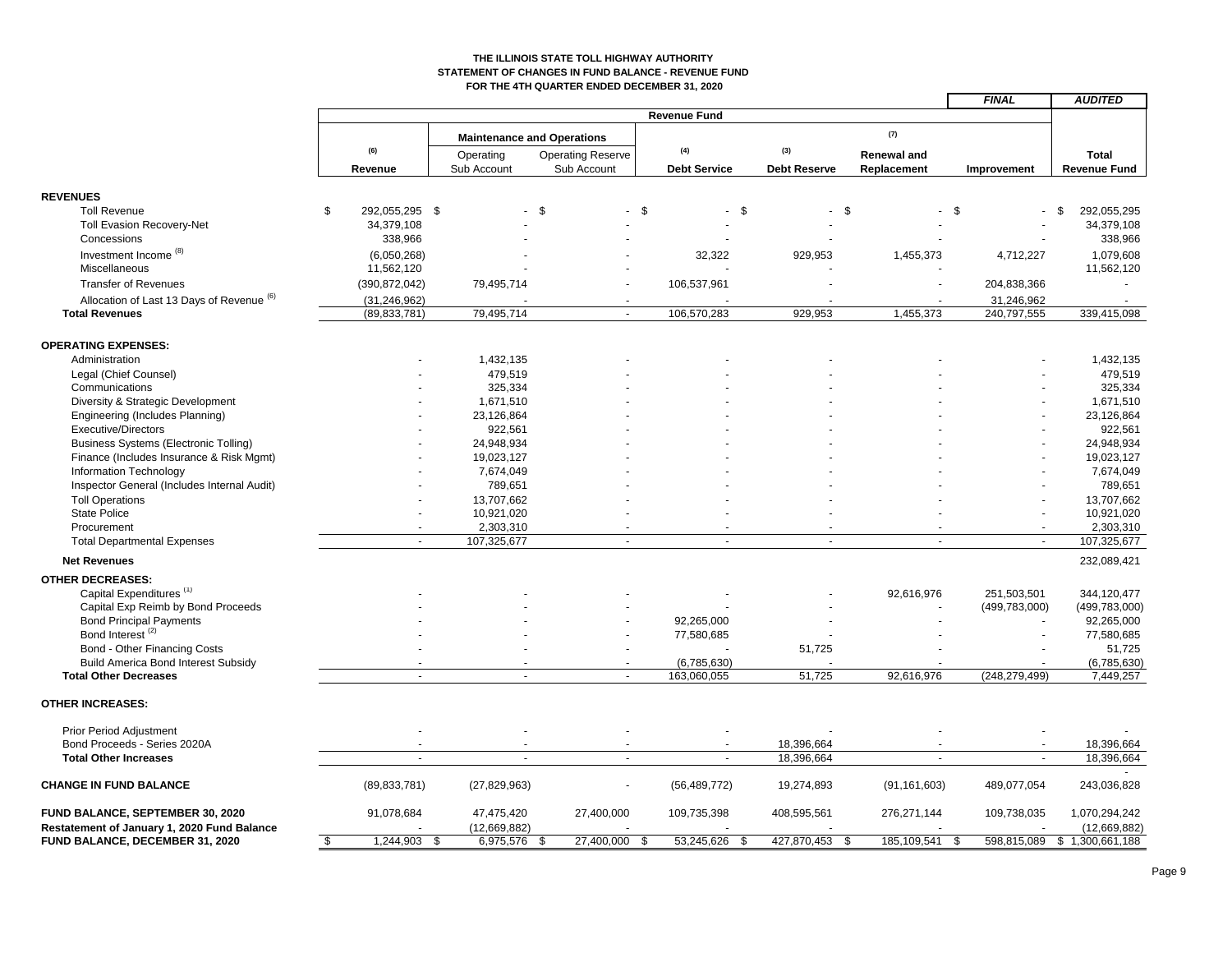# **THE ILLINOIS STATE TOLL HIGHWAY AUTHORITY** STATEMENT OF CHANGES IN FUND BALANCE - BY FUND<br>
FOR THE 4TH QUARTER ENDED DECEMBER 31, 2020  **FOR THE 4TH QUARTER ENDED DECEMBER 31, 2020**

| <b>FINAL</b>   |
|----------------|
| <b>AUDITED</b> |

|                                                    | Revenue<br>Fund      | <b>Construction</b><br>Fund | Total               |
|----------------------------------------------------|----------------------|-----------------------------|---------------------|
| <b>REVENUES</b>                                    | (6)                  | (5)                         |                     |
| <b>Toll Revenue</b>                                | \$<br>292,055,296 \$ |                             | \$<br>292,055,296   |
| <b>Toll Evasion Recovery-Net</b>                   | 34,379,108           |                             | 34,379,108          |
| Concessions                                        | 338,966              |                             | 338,966             |
| Investment Income <sup>(8)</sup>                   | 1,079,608            | 8                           | 1,079,616           |
| Miscellaneous                                      | 11,562,120           | ÷,                          | 11,562,120          |
| <b>Total Revenues</b>                              | 339,415,098          | 8                           | 339,415,106         |
| <b>OPERATING EXPENSES:</b>                         |                      |                             |                     |
| Administration                                     | 1,432,135            |                             | 1,432,135           |
| Legal (Chief Counsel)                              | 479,519              |                             | 479,519             |
| Communications                                     | 325,334              |                             | 325,334             |
| Diversity & Strategic Development                  | 1,671,510            |                             | 1,671,510           |
| Engineering (Includes Planning)                    | 23,126,864           |                             | 23,126,864          |
| <b>Executive/Directors</b>                         | 922.561              |                             | 922.561             |
| <b>Business Systems (Electronic Tolling)</b>       | 24,948,934           |                             | 24,948,934          |
| Finance (Includes Insurance & Risk Mgmt)           | 19,023,127           |                             | 19,023,127          |
| Information Technology                             | 7,674,049            |                             | 7,674,049           |
| Inspector General (Includes Internal Audit)        | 789,651              |                             | 789,651             |
| <b>Toll Operations</b>                             | 13,707,662           |                             | 13,707,662          |
| <b>State Police</b>                                | 10,921,020           |                             | 10,921,020          |
| Procurement                                        | 2,303,310            |                             | 2,303,310           |
| <b>Total Departmental Expenses</b>                 | 107,325,677          | $\blacksquare$              | 107,325,677         |
| <b>Net Revenues</b>                                | 232,089,421          | 8                           | 232,089,429         |
| <b>OTHER DECREASES:</b>                            |                      |                             |                     |
| Capital Expenditures <sup>(1)</sup>                | 344,120,477          |                             | 344,120,477         |
| Capital Exp Reimb by Bond Proceeds                 | (499, 783, 000)      | 499,783,000                 |                     |
| <b>Bond Principal Payments</b>                     | 92,265,000           |                             | 92,265,000          |
| Bond Interest <sup>(2)</sup>                       | 77,580,685           |                             | 77,580,685          |
| Bond - Other Financing Costs                       | 51,725               |                             | 51,725              |
| <b>Build America Bond Interest Subsidy</b>         | (6,785,630)          |                             | (6,785,630)         |
| Bond Issuance Costs-Bonds for Construction         |                      | 1,827,767                   | 1,827,767           |
| <b>Total Other Decreases</b>                       | 7,449,257            | 501,610,767                 | 509,060,024         |
| <b>OTHER INCREASES:</b>                            |                      |                             |                     |
| <b>Prior Period Adjustment</b>                     |                      |                             |                     |
| Bond Proceeds - Series 2020A                       | 18,396,664           | 626,546,320                 | 644,942,984         |
| <b>Total Other Increases</b>                       | 18,396,664           | 626,546,320                 | 644,942,984         |
| <b>CHANGE IN FUND BALANCE</b>                      | 243,036,828          | 124,935,561                 | 367,972,389         |
| FUND BALANCE, SEPTEMBER 30, 2020                   | 1,070,294,242        |                             | 1,070,294,242       |
| <b>Restatement of January 1, 2020 Fund Balance</b> | (12,669,882)         |                             | (12,669,882)        |
| FUND BALANCE, DECEMBER 31, 2020                    | \$<br>1,300,661,188  | 124,935,561<br>\$           | \$<br>1,425,596,749 |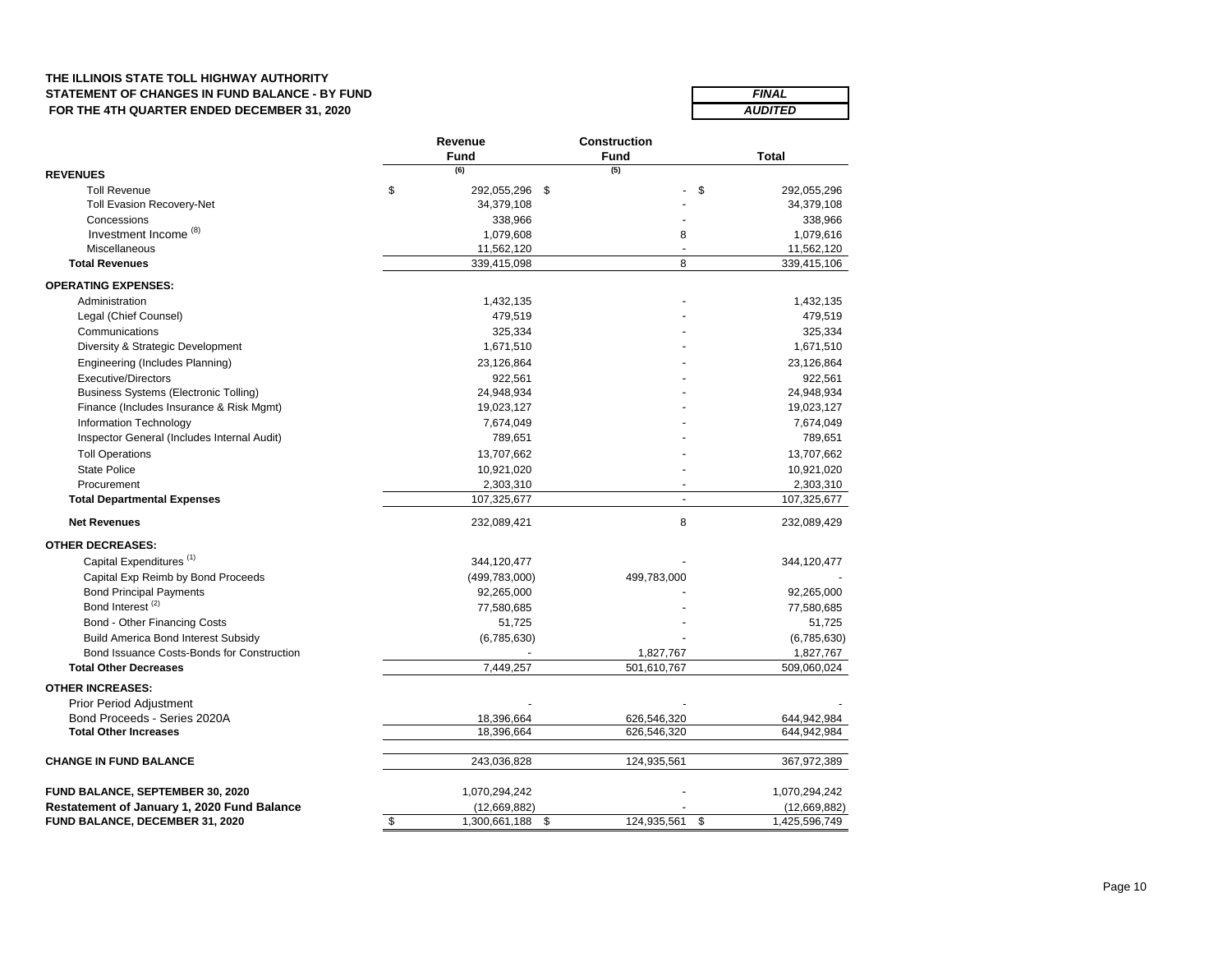

|                                                                |                |    |                     |              |    | 2021 vs 2020        |           |        |
|----------------------------------------------------------------|----------------|----|---------------------|--------------|----|---------------------|-----------|--------|
|                                                                | 2021           |    | 2020                |              |    | % Transaction       | % Revenue |        |
| Class of Vehicle                                               | Transactions   |    | <b>Toll Revenue</b> | Transactions |    | <b>Toll Revenue</b> | Change    | Change |
| 1 - 2 axles; auto, motorcycle                                  | 806,798,693 \$ |    | 616,711,641         | 686,065,192  | \$ | 522,789,269         | 17.60%    | 17.97% |
| 2 - 2 axles/6 tires; single unit trucks, buses                 | 16,577,206     |    | 34,314,601          | 15,201,318   |    | 31,023,154          | 9.05%     | 10.61% |
| 3 - 3 & 4 axles; trucks, buses, auto<br>with 1-2 axle trailers | 21,760,324     |    | 72,139,062          | 19,877,768   |    | 65,378,812          | 9.47%     | 10.34% |
| $4 - 5 +$ axles; trucks, auto with $3 +$ axle trailers         | 91,459,160     |    | 569,204,514         | 85,505,301   |    | 529,828,659         | 6.96%     | 7.43%  |
| Total                                                          | 936,595,383    | -S | 1,292,369,818       | 806,649,579  |    | \$1,149,019,894     | 16.11%    | 12.48% |